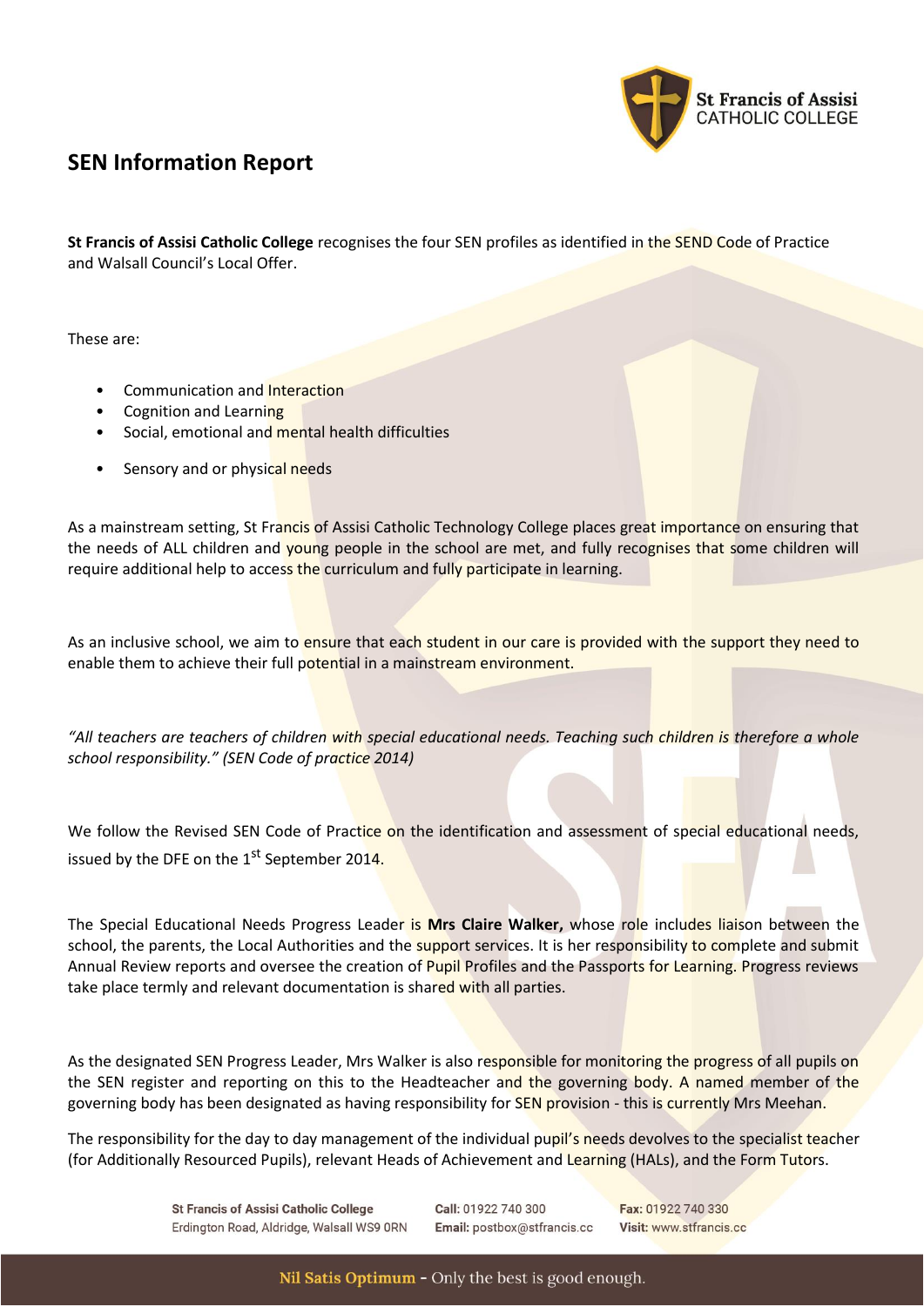

The **Assess, Plan, Do, Review** approach recommended within the revised SEN Code of Practice is used to deliver effective provision.

## **Assess**

**On Entry to our school**

When pupils have an identified special educational need before they join our school, we work very closely with the pupil, and all the people who already know them, and use the information available to plan how best to help that pupil progress. From this a **Learning support plan** is developed. This details the pupil's strengths, areas of need and what teaching strategies and resources work well for them. This information informs teacher planning and also helps us to place the pupil in the right teaching classes.

All pupils are assessed for reading and spelling in the first few weeks of the Autumn Term. This helps us to identify those pupils who will need support in literacy. The earlier we can put support in place, the sooner we can begin to resolve any difficulties they have.

### **On-going**

Within school, the SEN staff work alongside subject staff who alert them when a pupil is not making the expected progress. Again, the revised SEN Code of Practice is used as a guide and, therefore, a lack of progress is classified as such, if it;

- Is significantly slower than that of their peers starting from the same baseline
- Fails to match or better the child's previous rate of progress
- Fails to close the attainment gap between the child and their peers
- Widens the gap

SEN staff monitor the pupil and decide if an intervention is needed. Sometimes we will ask for advice from more specialised services such as Educational Psychology or Speech Therapy.

At the end of Year 9 all SEN pupils are tested by specialist teachers to decide if they need extra support in examinations. Where possible, support such as 25% extra time, a reader or a scribe is applied for. If this is deemed necessary the pupil is then given many opportunities to get used to using the support in mock examinations and in

> **St Francis of Assisi Catholic College** Erdington Road, Aldridge, Walsall WS9 ORN

Call: 01922 740 300 Email: postbox@stfrancis.cc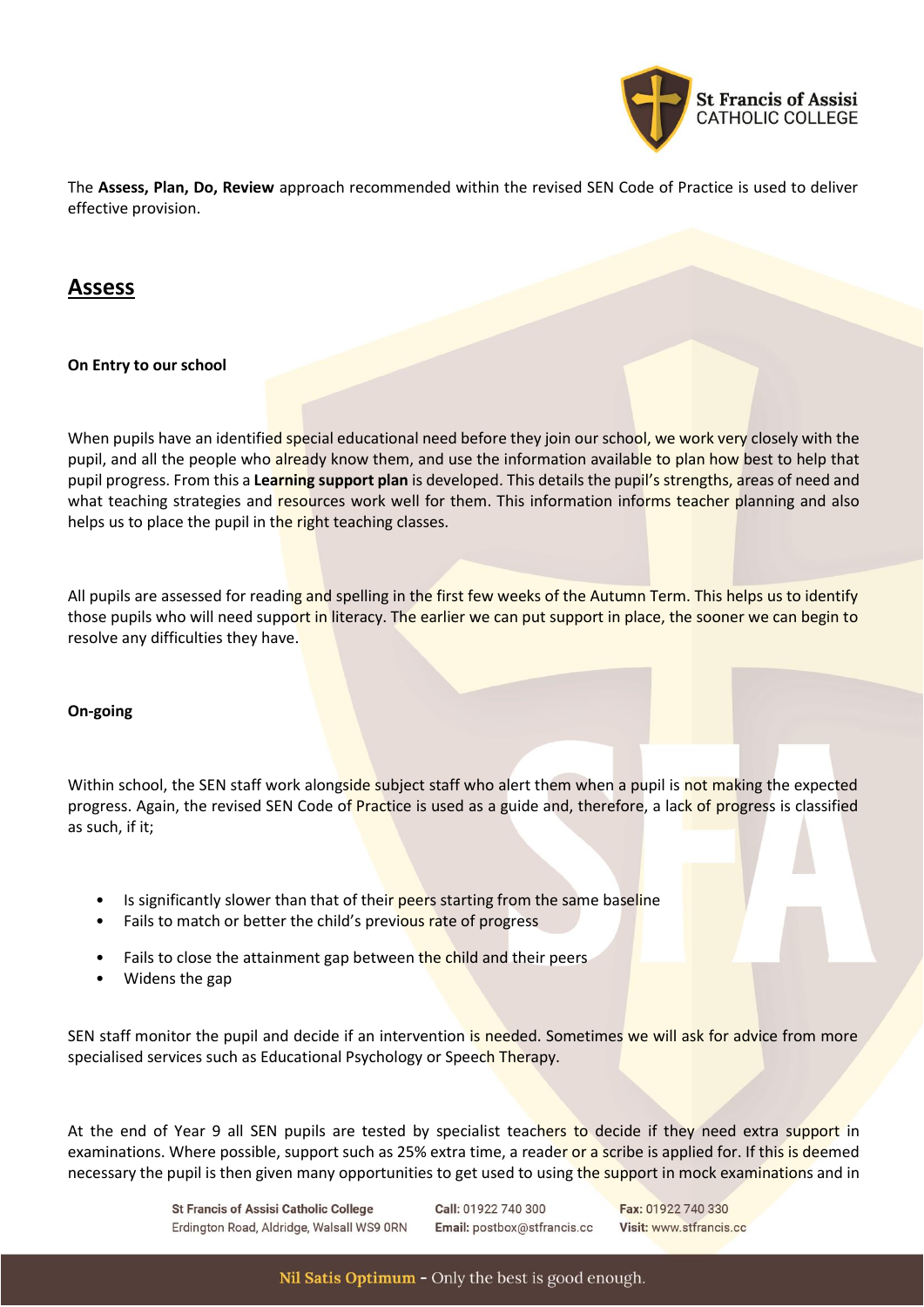

class assessments and this becomes their normal way of working. Parents are advised of the level of support their child will receive during examinations.

# **Plan**

Our SEN Progress Leader leads a team of talented support staff who are trained to support pupils with a wide range of educational, social and emotional needs. Our departmental teaching staff are all experienced SEN teachers with many years' service supporting children with special needs such as dyslexia, autism, speech and language disorders, EAL and physical or medical disabilities.

In addition to this whole school support, St Francis of Assisi Catholic Technology College has an **Additionally Resourced Provision** (ARP) for Dyslexia. The centre is staffed by qualified and experienced specialist teachers and has a wide range of teaching resources, assistive technology and computer software to teach and support pupils with dyslexia.

The SEN Progress Leader and her team attend relevant training, conferences and SENCO updates and there is an on-going programme of in house CPD for all staff.

## **Do**

All of our SEN staff are trained in a variety of approaches which means that we are able to adapt work for a range of special educational needs such as specific learning difficulties (dyslexia), Austistic Spectrum Disorder, speech, language and communication needs.

We have made every effort to make our school accessible to pupils with special educational needs and disabilities with the inclusion of

- Lifts and handrails have been installed.
- Ramps and a disabled toilet and changing area have been fitted.
- Where needed blinds, carpeting and adjustable tables have been provided.
- Six evacuation chairs have been fitted to enable disabled pupils to be evacuated safely and staff have been trained in the safe use of these chairs.

St Francis of Assisi Catholic Technology College uses a **Graduated Response** to SEN provision. In respect of this, the school provides the following support dependent on the needs of the pupil.

> **St Francis of Assisi Catholic College** Erdington Road, Aldridge, Walsall WS9 ORN

Call: 01922 740 300 Email: postbox@stfrancis.cc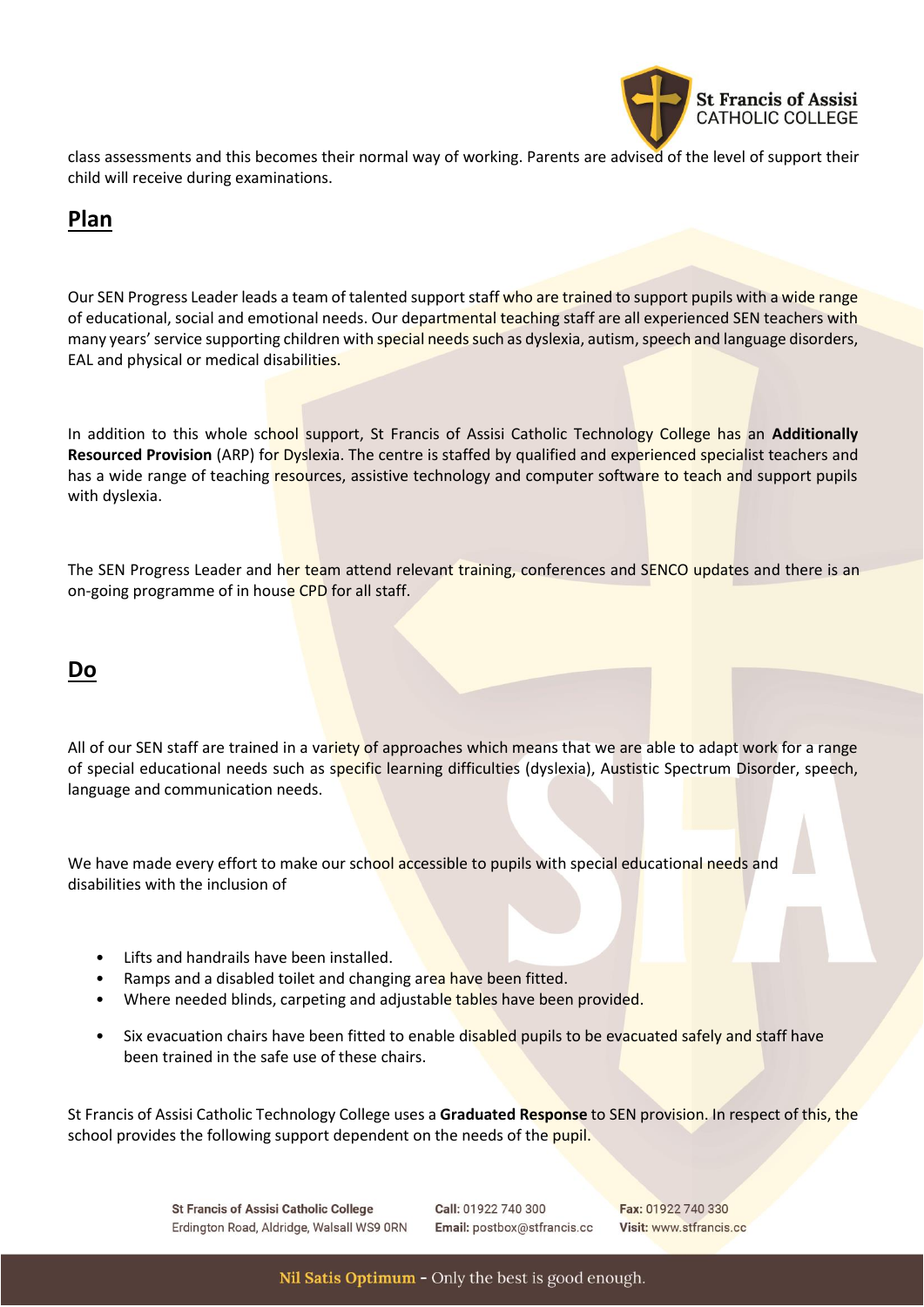

### **Wave 1:**

• Quality first teaching and differentiation within small teaching sets

#### **Wave 2:**

- Additional support within class from support staff
- Small group interventions for reading, spelling, handwriting and maths delivered by support staff
- Toe by Toe programme delivered by 6<sup>th</sup> Form mentors
- Circle of Friends programme
- **Mentoring**
- Daily Homework Club
- EAL staff support pupils for whom English is their second language.

#### **Wave 3:**

- Small group intervention, delivered by specialist teachers to develop literacy, numeracy, speech and Language and social skills.
- One to one specialist teaching following individual and specific learning programmes

We ensure that our **pupils and their parents/carers are fully involved** in all aspects of education and school life with the use of regular meetings, reviews, termly reports, telephone consultation, letters and e-mails.

A **Learning support plan** is co-produced by pupils, parents and school staff. This is used by teaching staff to adapt lessons for pupils where necessary.

Our school has been awarded **Dyslexia Friendly School Level 2 status**. This means that all staff are aware of a range of strategies and teaching methods to support pupils with Specific Learning Difficulties, such as dyslexia. This may include visual timetables for those pupils who need them, ensuring that the background of the whiteboards are of a pastel colour, pupils are not asked to copy off the board, the use of assistive technology in lessons etc.

The specialist staff also provide extremely valuable pastoral support for all SEN pupils. This is available throughout the day and they are in close contact with subject staff and parents.

> **St Francis of Assisi Catholic College** Erdington Road, Aldridge, Walsall WS9 ORN

Call: 01922 740 300 Email: postbox@stfrancis.cc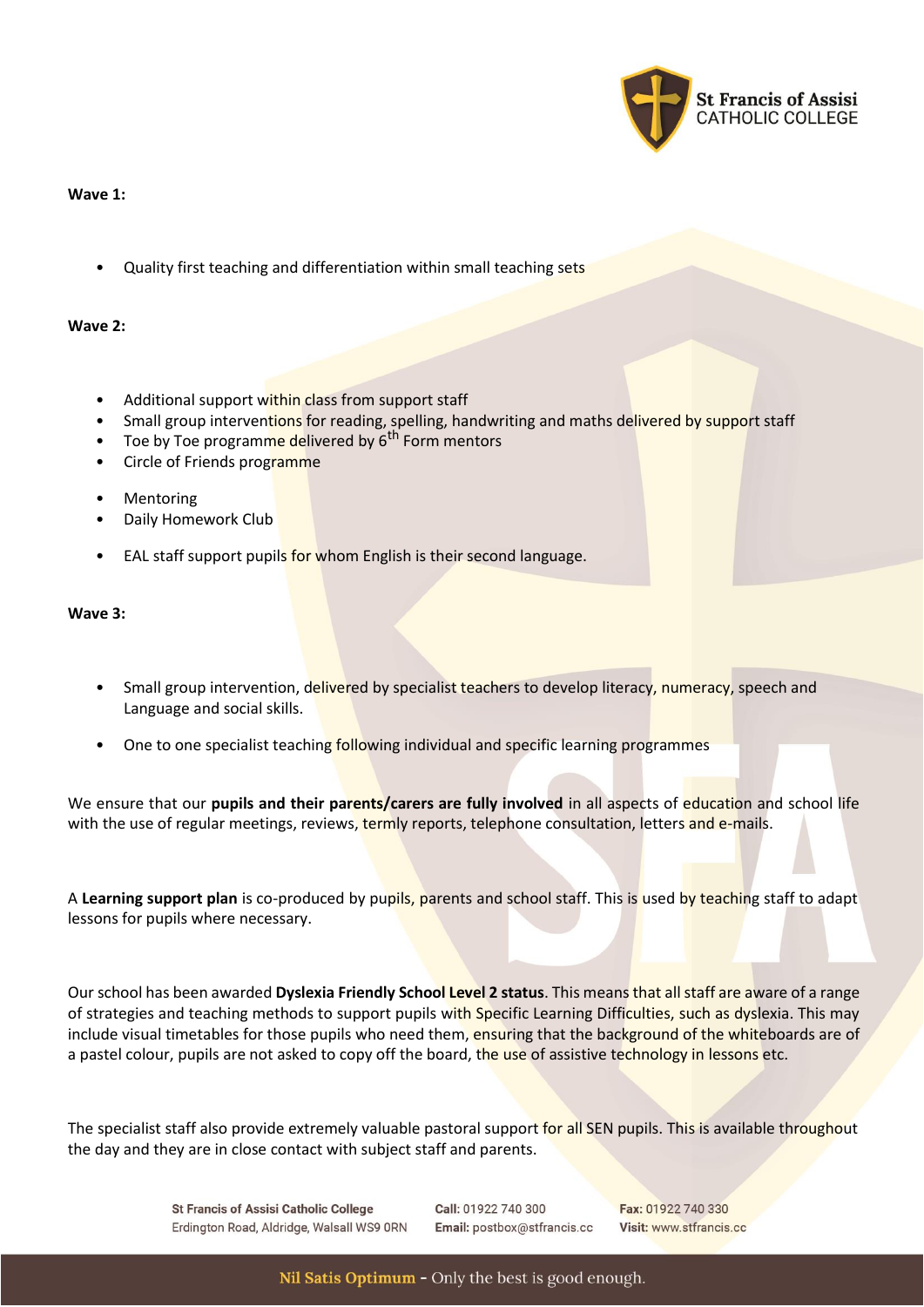

Our Special Needs Department is very well resourced with relevant and appropriate schemes of work and specialist teaching programmes. Technology is used widely to support SEN pupils with interactive white boards, computers and laptops being available. Specialist software to support dyslexic pupils is used extensively in lessons to support writing and spelling. A wide range of age appropriate reading materials that are suitable for secondary age interests are used in the SEN lessons.

To ensure that pupils with SEN are supported throughout the school day, and the wider curriculum, the following provision is in place:

- At lunchtime our support staff run a homework club where they help children with homework tasks.
- The Bistro is supervised at lunchtime by an LSA and vulnerable pupils can meet herewith their friends in a friendly environment.
- Support staff work with some SEN pupils after school and during morning registration to help them with any work that they are finding difficult.
- Educational visits have support staff in attendance to help SEN pupils.
- A quiet area is available for pupils who need emotional support.

### **Review**

Pupils have a progress check at the end of every half term and this is used to review the progress of SEN pupils.

All pupils who receive one to one support from our specialist teachers follow a specific individual programme which is reviewed termly and parents receive a report on this. Parents are also invited to attend all progress meetings and reviews.

Where a pupil has a Statement or EHCP, parents and pupils are invited to attend the annual statement review and their opinions are actively sought. This is an opportunity to share information, celebrate progress and plan the next steps.

An essential element of the review process is to evaluate the efficacy of the provision, support or intervention. At St Francis we continually monitor pupil progress through discussion with pupils, their teachers, support staff and parents and adjust or tailor their programmes or level of support accordingly.

> **St Francis of Assisi Catholic College** Erdington Road, Aldridge, Walsall WS9 ORN

Call: 01922 740 300 Email: postbox@stfrancis.cc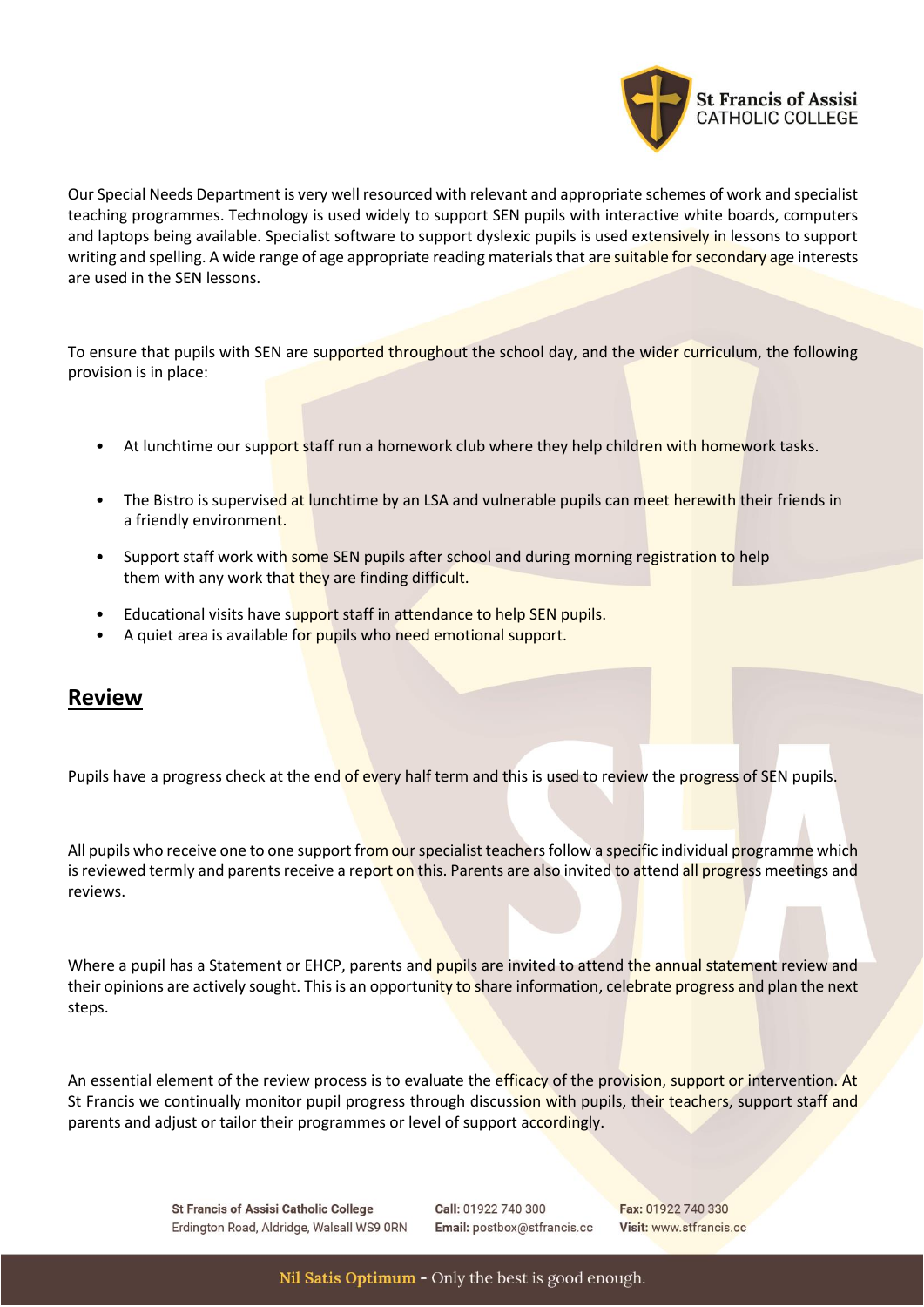# **Transition**



### **On–entry**

When children move from their primary school to St Francis, the SEN Progress Leader or Specialist Teacher and Head of achievement and learning for year 7/representative meet with the primary SENCO and class teacher in order to share their knowledge, experience and written records.

The students have the opportunity to visit our school and to meet key staff.

Students with a Statement or ECHP of SEN or identified with SEN on the COP are invited to an additional transition day in the ARP.

An individual transition plan is produced, if required, to ensure a successful move to the school, or to support the student in moving to their next educational phase. In some instances e.g. for children with Statements of SEN or EHCP, this Transition Plan is a legal requirement.

#### **On-going**

*"All professionals working with families should look to enable children and young people to make choices for themselves from an early age and support them in making friends and staying safe and healthy. As children grow older, and from Year 9 in school at the latest, preparing for adult life should be an explicit element of conversations with children and their families as the young person moves into and through post-16 education. For children and young people in or beyond Year 9 with EHC plans, local authorities have a legal duty to include provision to assist in preparing for adulthood in the EHC plan review."*

*(SEN Code of practice 2014)*

In respect of this, all pupils in Year 9 have the opportunity to meet with our Careers Advisor who also attends their Annual Reviews.

**Post 16**

**St Francis of Assisi Catholic College** Erdington Road, Aldridge, Walsall WS9 ORN Call: 01922 740 300 Email: postbox@stfrancis.cc